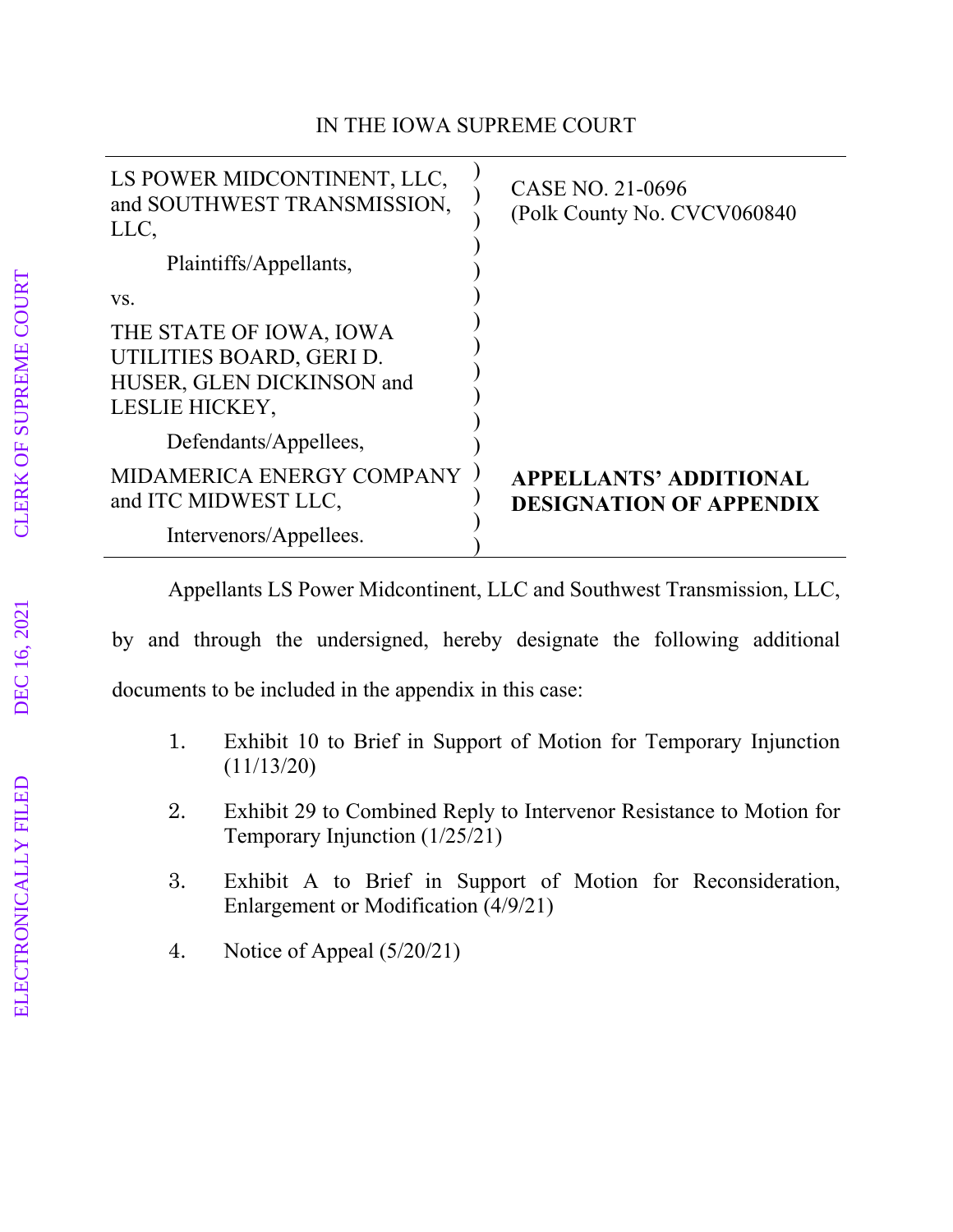Respectfully submitted,

## BELIN McCORMICK, P.C.

*/s/ Erika L. Bauer*  Charles F. Becker AT0000718 Michael R. Reck AT0006573 Erika L. Bauer AT0013026 666 Walnut Street, Suite 2000 Des Moines, IA 50309-3989 Telephone: (515) 283-4645 Facsimile: (515) 558-0645 Email: cfbecker@belinmccormick.com mrreck@belinmccormick.com elbauer@belinmccormick.com ATTORNEYS FOR APPELLANTS